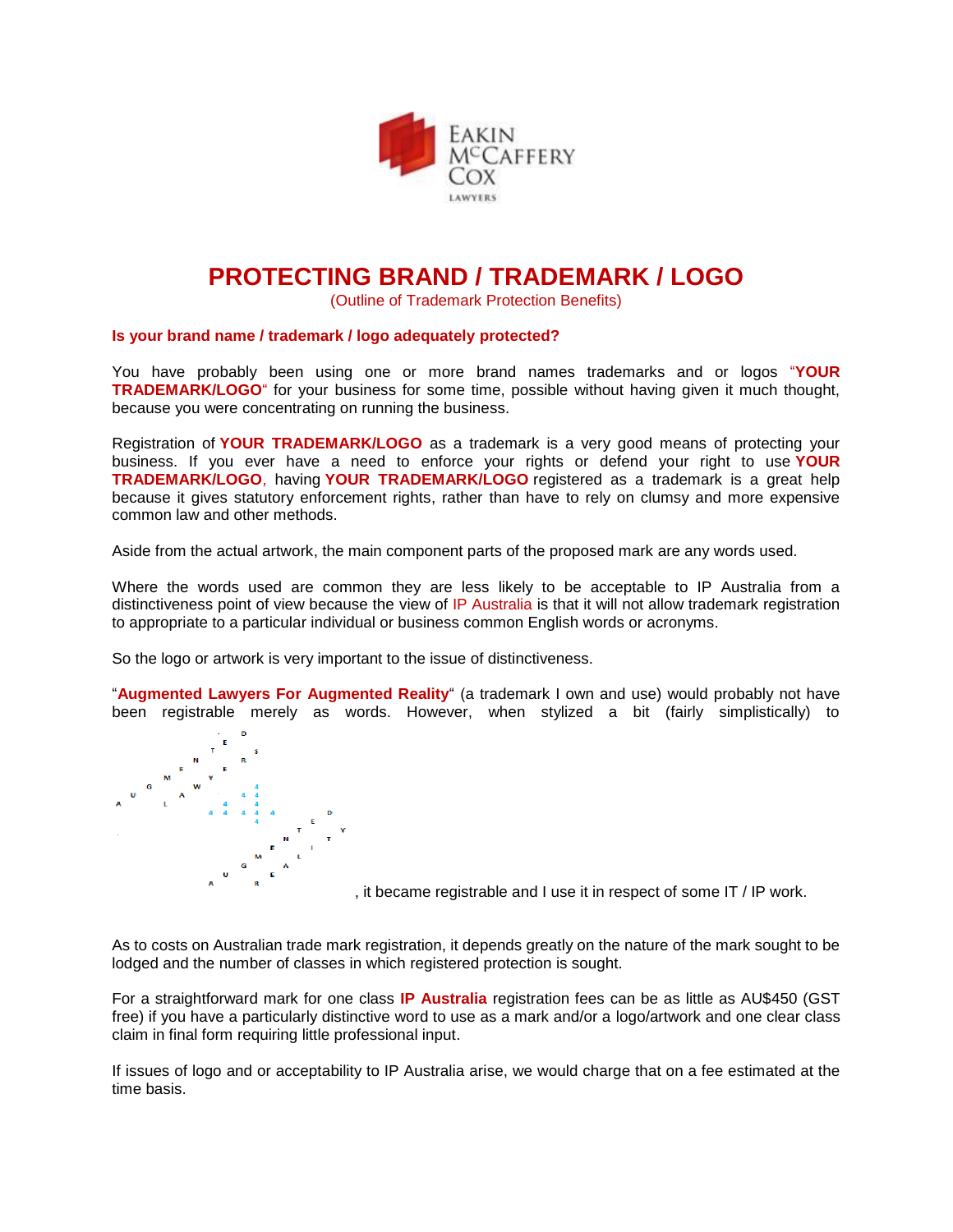## **Procedure Outline**

- 1. A search as to availability of **YOUR TRADEMARK/LOGO.** If the wording you use is merely descriptive or not distinctive (as is often the case), registration is less likely to be granted without apt and adequate distinguishing artwork;
- 2. A decision on how many classes of protection are claimed. There are 44 different categories of goods and services. So I would normally need a good outline as to the nature of your operations before I make a recommendation to you for consideration as to which class or classes in which you might register.
- 3. An application for a registered trademark, if it already includes artwork/logo is much less problematic, as a distinctive logo is easier. Simple words, particularly words commonly used in the English language, can fails as not being distinctive.
- 4. Artwork has to be in a particular IP Australia approved file format as to size and the like.
- 5. After application IP Australia looks at the application and, if it thinks fit, issues requisitions relating to any problems it sees. As a guide, you should assume that actual IP Australia lodgment and registration fees work upon the basis of \$450 per Mark per class when using the online lodgement Headstart system.
- 6. Satisfaction of any requisitions raised by IP Australia;
- 7. If IP Australia is otherwise satisfied, it will allow an application to proceed into the process. Thereafter it would be advertised and any member of the public (including your market competitors) would be able to lodge an opposition to registration. Though Opposition is common on less than 5% of applications;
- 8. If any opposition is lodged, it would be referred to you for response.
- 9. If not, the application should proceed to registration.
- 10. Trademark registration is unfortunately rather slow. Even a vanilla application, with no problems will take a minimum of 8 to 10 months but you can, of course, usually use "**YOUR TRADEMARK/LOGO**" before then.

## **Unusual or In a Hurry**

Commonly, where there is any doubt or anything unusual, to minimize costs, save time and maximize certainty, I lodge what is called a "**[Headstart](https://www.ipaustralia.gov.au/trade-marks/applying-for-a-trade-mark/how-to-apply-for-a-trade-mark/tm-headstart)**" application with an initial fee to **IP Australia** per Mark per class.

Under this process, and application is lodged and **IP Australia** will come back within a week with any concerns it has in respect of the application as initially lodged. If it has any problems with the application, it will mention them and one has a few days within which one can to remedy the concerns raised by IP Australia.

Examples I can give you of issues raised by IP Australia in connection with the **Headstart** applications include requiring the consent of some existing registered trademark owner and wanting artwork to make the application distinctive, for example, where a client insisted on an application using common words only, the application was rejected by IP Australia and the client was required to add artwork [which carried an additional artwork lodgement fee], before the application was submitted to the second stage of the application process by payment of the balance of the **Headstart** application fee.

Even when IP Australia admits an application to the process by way of **Headstart** application, IP Australia reserves the right to reject the application on any ground, though I have rarely had any later change of view adverse to a client application by IP Australia.

Notwithstanding this, **Headstart** is a useful mechanism for flushing out any initial concerns IP Australia is likely to make in respect of an application.

An application can also be made for a slightly lower IP Australia lodgment fee without a Headstart Application, but one then waits months for even a clue of IP Australia's view of the application.